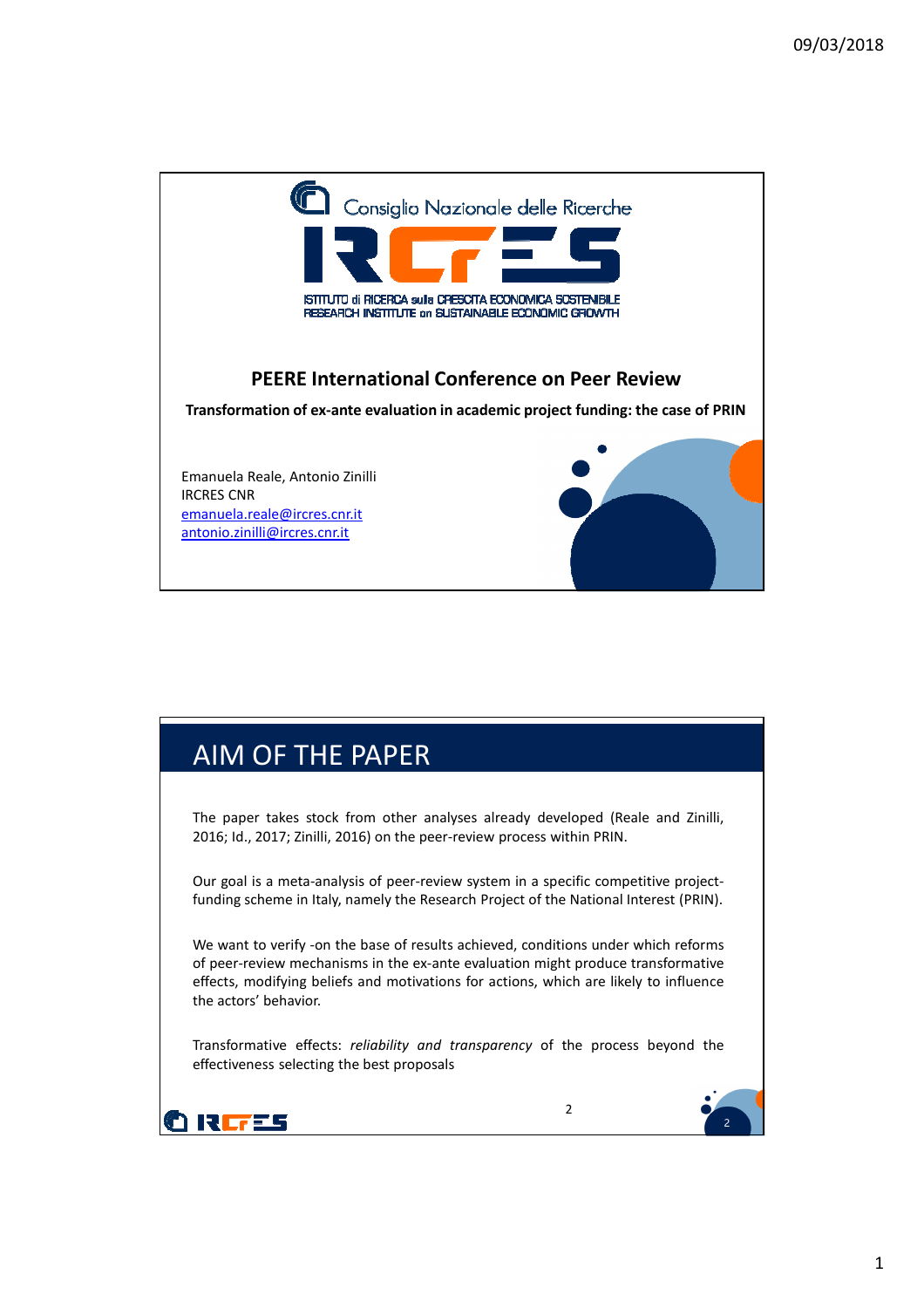

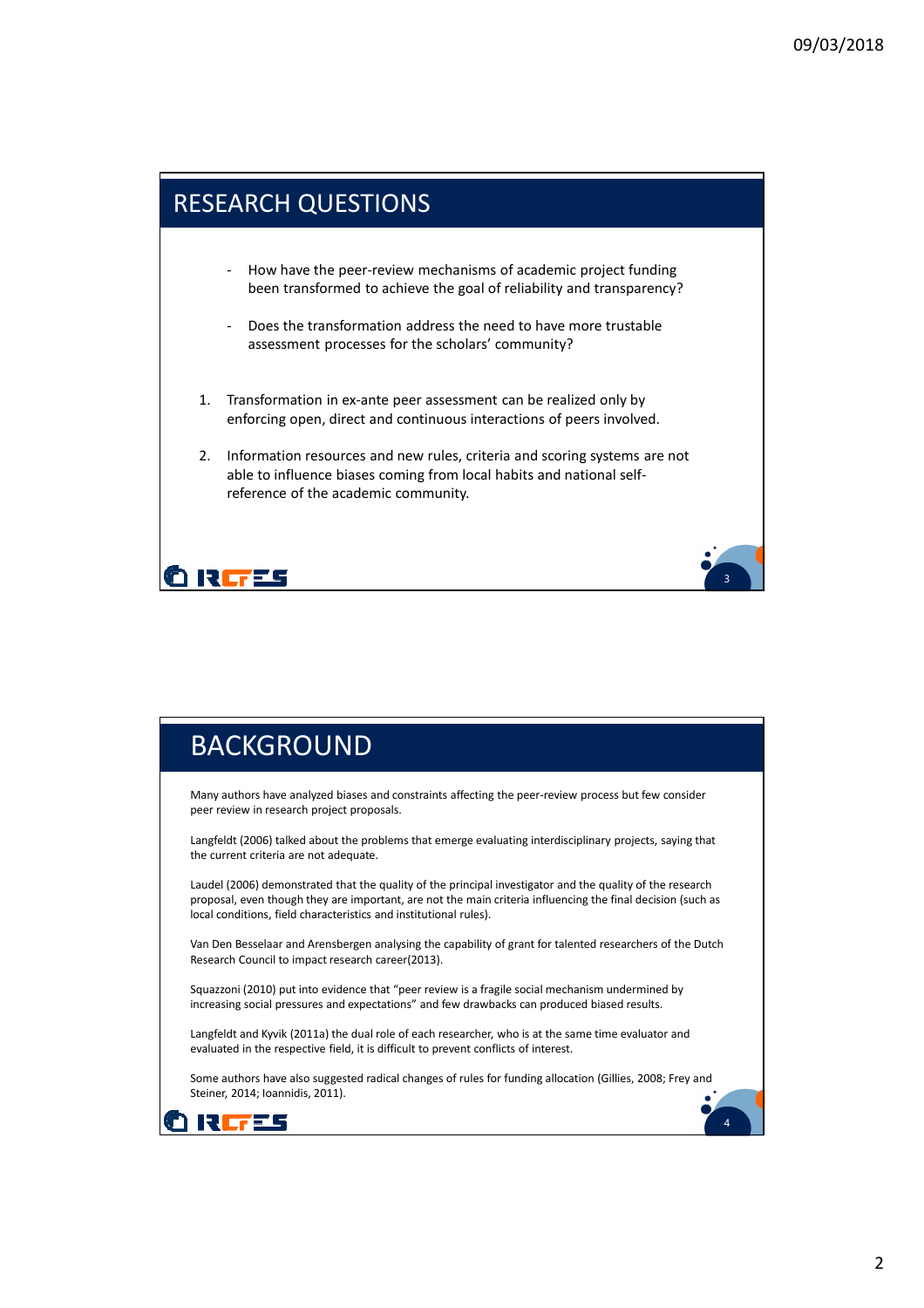<sup>5</sup> **<sup>5</sup>**<sup>5</sup>

## **METHODOLOGY**

The paper uses the projects submitted to competitive project funding that were admitted for funding.

The empirical base are the PRIN-Projects of National Interest- a funding scheme for collaborative academic research in all the scientific fields implemented in Italy

Limitations:

No information about all the applicants but only on beneficiaries Only local communities are represented in the study (Italy)

Data refer to twelve years (from 2000 to 2011) and four fields of science (Physics, Chemistry, Economics and Social sciences)

The methodology combines secondary data on proponents and proposals approved (source MIUR), interviews (17) and a survey on 983 scholars involved as coordinators (COs) of the projects and principal investigators (PIs) representing 23% of the projects approved in the 4 fields analysed.



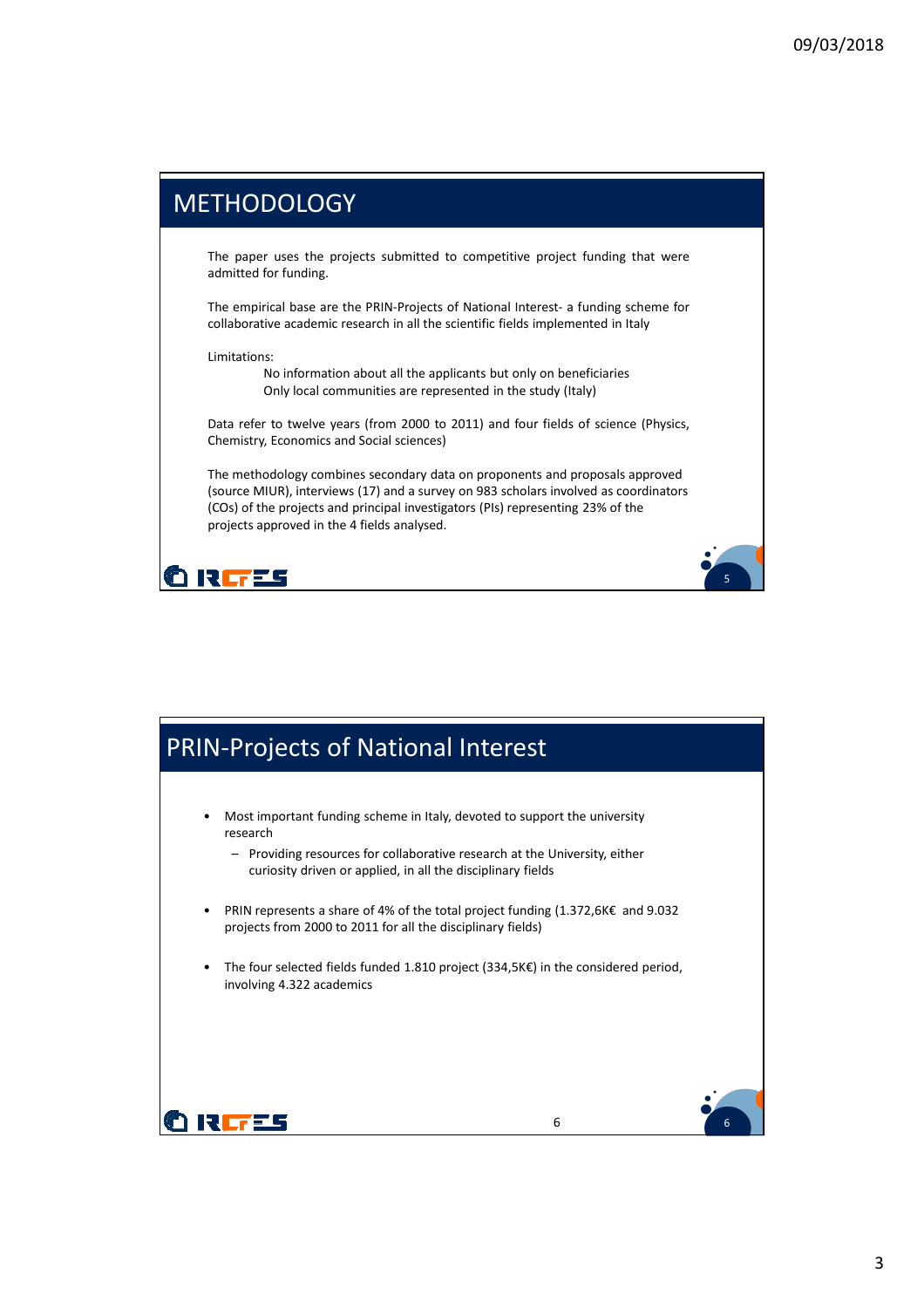| SURVEY: REVIEWERS AND REVIEWED: COHERENCE OR BIASES?                                                                                                                  |                                                                                                      |                                                                                                  |                                     |  |  |  |  |  |
|-----------------------------------------------------------------------------------------------------------------------------------------------------------------------|------------------------------------------------------------------------------------------------------|--------------------------------------------------------------------------------------------------|-------------------------------------|--|--|--|--|--|
| Index of importance for questions and their distance: the higher the index the higher the importance<br>Criteria used by peers for PRIN project<br>ex-ante assessment | <b>REVIEWERS: What</b><br>were the most<br>important criteria you<br>used in the PRIN<br>evaluation? | <b>REVIEWED: What</b><br>were the most<br>important criteria<br>with which you<br>were assessed? | Difference *(t-<br>test)<br>$-1,8*$ |  |  |  |  |  |
| The Importance of the coordinator                                                                                                                                     | 5,39                                                                                                 | 7,19                                                                                             |                                     |  |  |  |  |  |
| The Importance of the principal<br>investigators                                                                                                                      | 5,72                                                                                                 | 6,47                                                                                             | $-0.75*$                            |  |  |  |  |  |
| <b>Clarity of the project</b>                                                                                                                                         | 6,94                                                                                                 | 6,18                                                                                             | $0.77*$                             |  |  |  |  |  |
| The reviewer's interest in the project                                                                                                                                | 2.87                                                                                                 | 4,5                                                                                              | $-1,63*$                            |  |  |  |  |  |
| Interdisciplinarity                                                                                                                                                   | 4,18                                                                                                 | 3,76                                                                                             | $0,42*$                             |  |  |  |  |  |
| Social relevance/impact                                                                                                                                               | 3,99                                                                                                 | 3,49                                                                                             | $0.5*$                              |  |  |  |  |  |
| Originality of the project                                                                                                                                            | 7,48                                                                                                 | 6,09                                                                                             | $1,38*$                             |  |  |  |  |  |
| <b>Methodological strength</b>                                                                                                                                        | 6,64                                                                                                 | 5,27                                                                                             | $1,37*$                             |  |  |  |  |  |
| <b>Geographical localization</b>                                                                                                                                      | 1,83                                                                                                 | 2,04                                                                                             | $-0,21$                             |  |  |  |  |  |

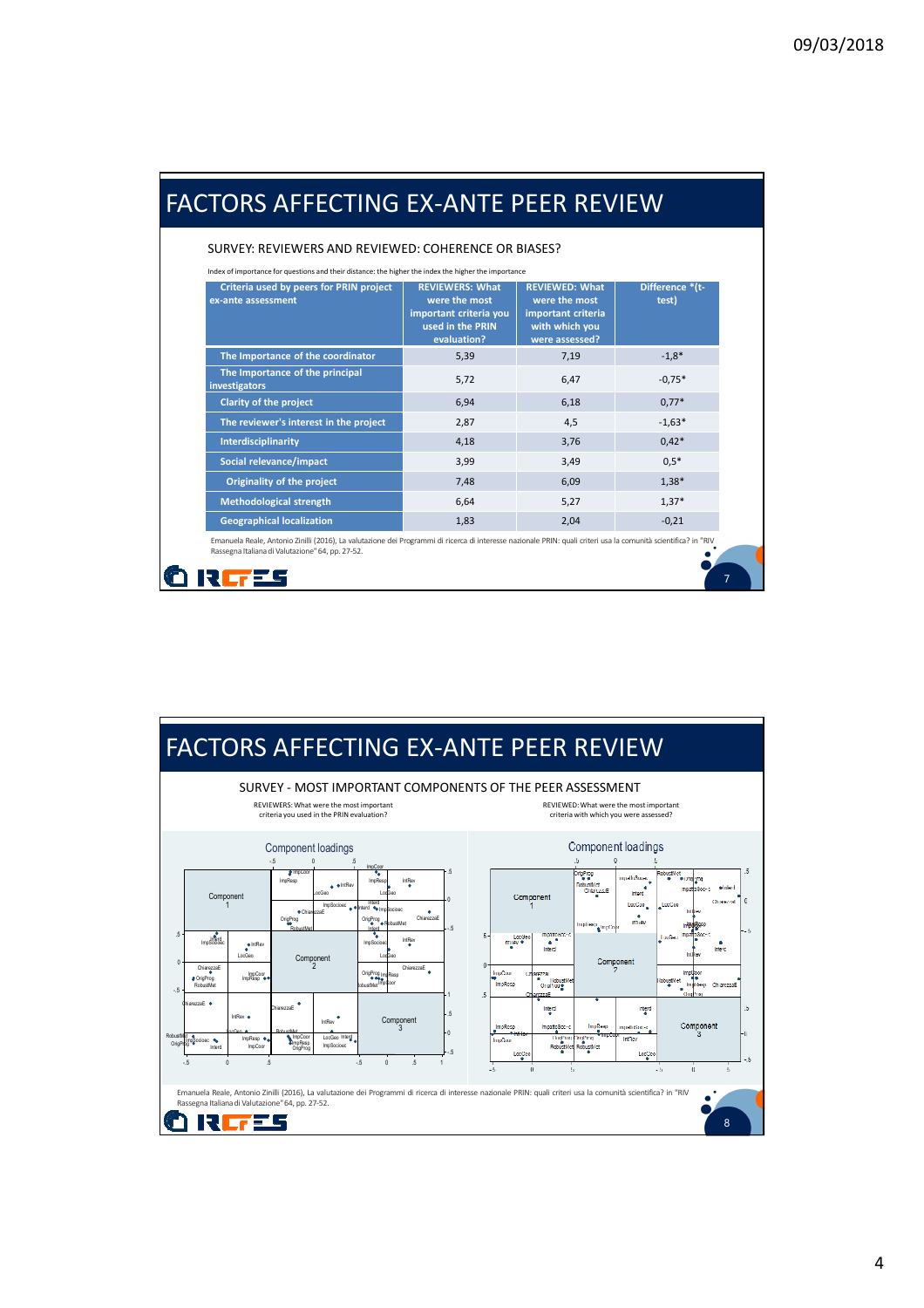

| Code           | <b>Item</b>                                                                                                                           | <b>Physics</b> | <b>Chemistry</b> | <b>Economics</b> | <b>Social Sciences</b>   |  |
|----------------|---------------------------------------------------------------------------------------------------------------------------------------|----------------|------------------|------------------|--------------------------|--|
|                | Importance given to the<br>coordinator                                                                                                | - -            |                  |                  |                          |  |
| $\overline{1}$ | Importance of the quality of<br>the proposal                                                                                          | $- +$          | $-+$             | $-+$             | $-+$                     |  |
|                | Impact                                                                                                                                | <b>NA</b>      | <b>NA</b>        | <b>NA</b>        | $+$                      |  |
|                | Average scores                                                                                                                        |                |                  | - -              |                          |  |
| $\overline{2}$ | Rating methods                                                                                                                        | $ -$           | $ -$             |                  |                          |  |
|                | Threshold minimum                                                                                                                     |                |                  | - -              |                          |  |
| 3              | International peers                                                                                                                   | $- -$          | $ -$             | <b>NA</b>        | $\overline{\phantom{a}}$ |  |
|                | Peers Interactions                                                                                                                    | $-+$           | $-+$             | $-+$             | $-+$                     |  |
|                | Note: +Positive reporting; -Negative reporting; -+Neither negative nor positive; NA= not emerging issue                               |                |                  |                  |                          |  |
|                | Reale E., Zinilli A. (2017). Evaluation for the allocation of university research project funding: Can rules improve the peer review? |                |                  |                  |                          |  |